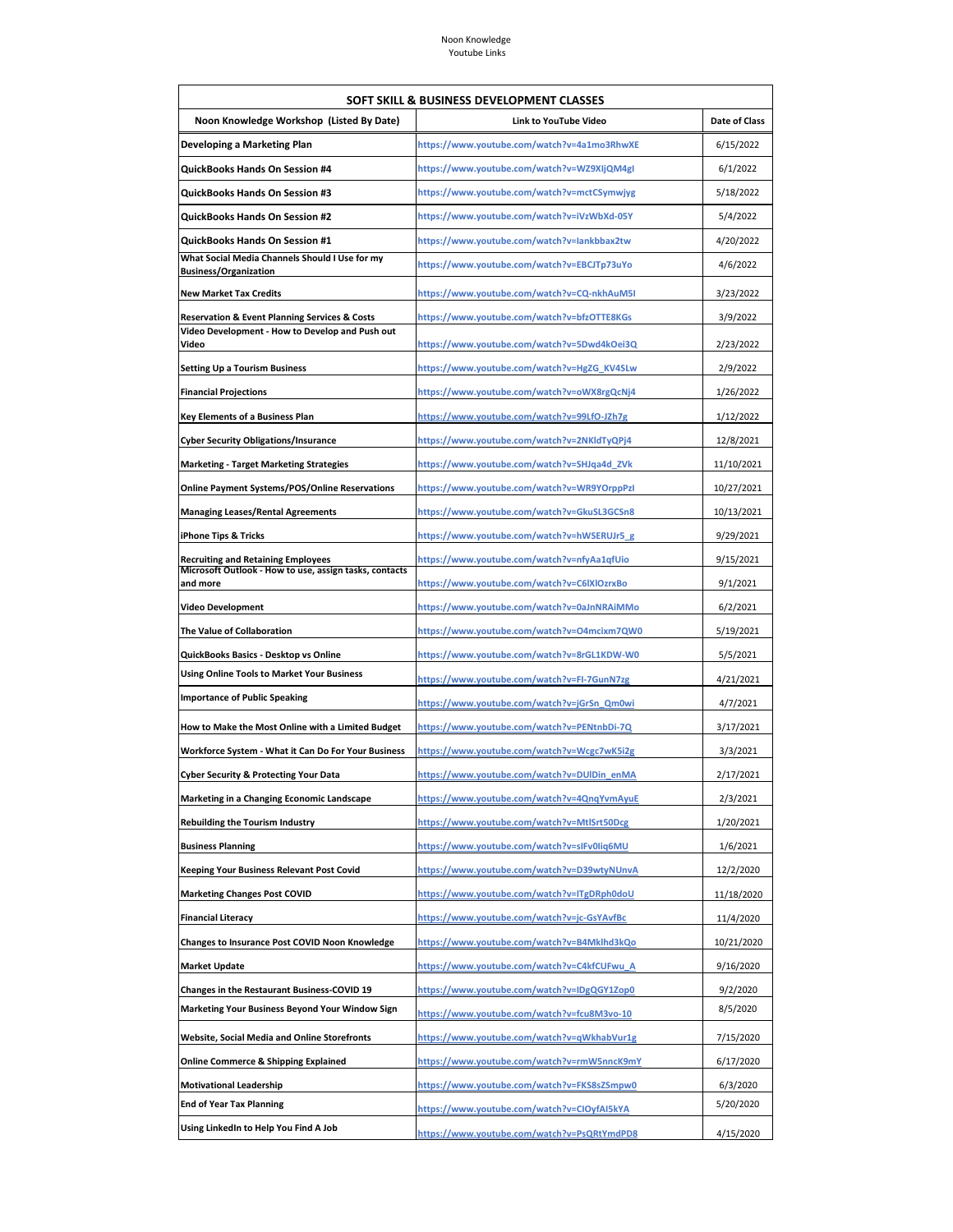| Noon Knowledge Workshop (Listed By Date)                                                                       | <b>Link to YouTube Video</b>                        | Date of Class |
|----------------------------------------------------------------------------------------------------------------|-----------------------------------------------------|---------------|
| How To Leverage Your Brand and Tell Your Story                                                                 | https://www.youtube.com/watch?v=MydolW6Ouaw         | 3/4/2020      |
| What Social Media Platform is Best for My Business                                                             | https://www.youtube.com/watch?v=1-NyRRW2NeU         | 2/19/2020     |
| <b>Customer Service</b>                                                                                        | https://www.youtube.com/watch?v=W0DTWyh0EI0         | 2/5/2020      |
| <b>Writing a Business Plan</b>                                                                                 | <u> https://www.youtube.com/watch?v=01AWy59XY9E</u> | 1/22/2020     |
| <b>MailChimp</b>                                                                                               | https://www.youtube.com/watch?v=1vTe4VssmMw         | 12/4/2019     |
| <b>Change The Perecption Change The Reality: Changing</b><br>the Way You Communicate with Others to Change the | https://www.youtube.com/watch?v=KnAhMWwn7PE&t=4s    | 11/20/2019    |
| <b>Online Sales</b>                                                                                            | <u> https://www.youtube.com/watch?v=y1B08UbhxcA</u> | 11/6/2019     |
| The 5 Marketing Strategies you Should be Using Right<br>Now                                                    | https://www.youtube.com/watch?v=w_uU4PJJr5M         | 10/16/2019    |
| <b>Cyber Security</b>                                                                                          | https://www.youtube.com/watch?v=VesMgfPwyso         | 10/2/2019     |
| Scheduling Social Media Posts for Your Business or Non<br>Profit                                               | https://www.youtube.com/watch?v=X_YJB6sk6Eg         | 9/18/2019     |
| Reinvent Continuously: When You Stop Growing, You<br><b>Stop Leading</b>                                       | https://www.youtube.com/watch?v=V0q6Eg-PdaE         | 8/28/2019     |
| <b>How to Airbnb</b>                                                                                           | https://www.youtube.com/watch?v=JEAKadRobFA         | 8/7/2019      |
| <b>Customer Service</b>                                                                                        | https://www.youtube.com/watch?v=pCFX1z5H7-s&t=1941s | 6/19/2019     |
| <b>Universal Class</b>                                                                                         | https://www.youtube.com/watch?v=glwQulukE4w&t=31s   | 6/5/2019      |
| <b>Marketing to Millennials</b>                                                                                | https://www.youtube.com/watch?v=wV9pn2sGMEw         | 5/1/2019      |
| <b>Employment Law</b>                                                                                          | https://www.youtube.com/watch?v=700Q35znVQA         | 4/17/2019     |
| How To Build Your Personal Brand                                                                               | https://www.youtube.com/watch?v=TfU-Uoc-YqM&t=16s   | 4/3/2019      |
| <b>Internships and How They Benefit Your Business</b>                                                          | https://www.youtube.com/watch?v=e1ONlyTSswl         | 3/20/2019     |
| LinkedIn Tools You Didn't Know Existed                                                                         | https://www.youtube.com/watch?v=EC_FZ5jNU5s         | 3/6/2019      |
| <b>Getting Back To The Basics - Digital Foundation</b>                                                         | https://www.youtube.com/watch?v=a98VwJLFHu8         | 2/20/2019     |
| <b>How Community Development &amp; Tourism Promotes</b>                                                        | https://www.youtube.com/watch?v=pXLFsjRs4HI         | 2/6/2019      |
| <b>Facebook: Best Practices for Non Profits &amp; Small</b>                                                    | https://www.youtube.com/watch?v=66g5eP_kdvQ&t=1325s | 12/5/2018     |
| Branding Yourself on LinkedIn Noon Knowledge                                                                   | <u> https://www.youtube.com/watch?v=E1SjQWlth0o</u> | 11/7/2018     |
| 5 VIDEOS YOU SHOULD BE CREATING!                                                                               | https://www.youtube.com/watch?v=KbM-3cNz4TA         | 10/17/2018    |
| Virginia Tax Exemption                                                                                         | <u>https://www.youtube.com/watch?v=vXKVnKTsqYg</u>  | 10/3/2018     |
| <b>Washington County Economic Development Forum</b>                                                            | https://www.youtube.com/watch?v=TY7nYz6mSEQ         | 9/27/2018     |
| <b>Social Media for Special Events</b>                                                                         | https://www.youtube.com/watch?v=Om0PACAaOfg         | 9/19/2018     |
| <b>Media Relations Noon Knowledge</b>                                                                          | https://www.youtube.com/watch?v=Ka4815lq 24         | 9/5/2018      |
| Personal Decisions Should I Start a Business                                                                   | https://www.youtube.com/watch?v=ZUbVfzbq90w         | 8/15/2018     |
| <b>Media &amp; Public Relations Crisis Management</b>                                                          | https://www.youtube.com/watch?v=Lp_QDfs9dd0         | 8/1/2018      |
| How to Use Video Effectively for Marketing                                                                     | https://www.youtube.com/watch?v=ilhTMSswKzs         | 7/25/2018     |
| <b>Breakeven Analysis &amp; Cash Flow</b>                                                                      | https://www.youtube.com/watch?v=mb8hZQ8s6NA&t=2s    | 7/18/2018     |
| Digital Do's & Don'ts                                                                                          | https://www.youtube.com/watch?v=okKufATlgus         | 6/20/2018     |
| <b>Sales Force</b>                                                                                             | https://www.youtube.com/watch?v=myMaLBPtOHE         | 6/6/2018      |
| <b>Constant Contact</b>                                                                                        | https://www.youtube.com/watch?v=eTWzYCh754k         | 5/23/2018     |
| Posting on Your Company FaceBook - Social Media<br>Calendar                                                    | https://www.youtube.com/watch?v=LdpLIxN-k-I         | 5/16/2018     |
| <b>Grants How to Find &amp; Apply for Grants</b>                                                               | https://www.youtube.com/watch?v=gkF8127O7vY         | 4/18/2018     |
| <b>Best Apps for Your iPad</b>                                                                                 | https://www.youtube.com/watch?v=O0B3ZxCbLFw         | 4/4/2018      |
| <b>Stream Events &amp; tips for Your FaceBook</b>                                                              | https://www.youtube.com/watch?v=heRTjJiKBos         | 3/28/2018     |
| What Your FaceBook Needs to Have                                                                               | https://www.youtube.com/watch?v=FcplZAG1s3k         | 3/21/2018     |
| <b>Alternative Stress Relief</b>                                                                               | https://www.youtube.com/watch?v=Gu1VcdPMFEs         | 3/7/2018      |
| <b>Savvy Social Media Tools</b>                                                                                | https://www.youtube.com/watch?v=6BXVYzWSVRg         | 2/28/2018     |
| <b>Employment Law</b>                                                                                          | https://www.youtube.com/watch?v=irU47BpBeyM&t=219s  | 2/21/2018     |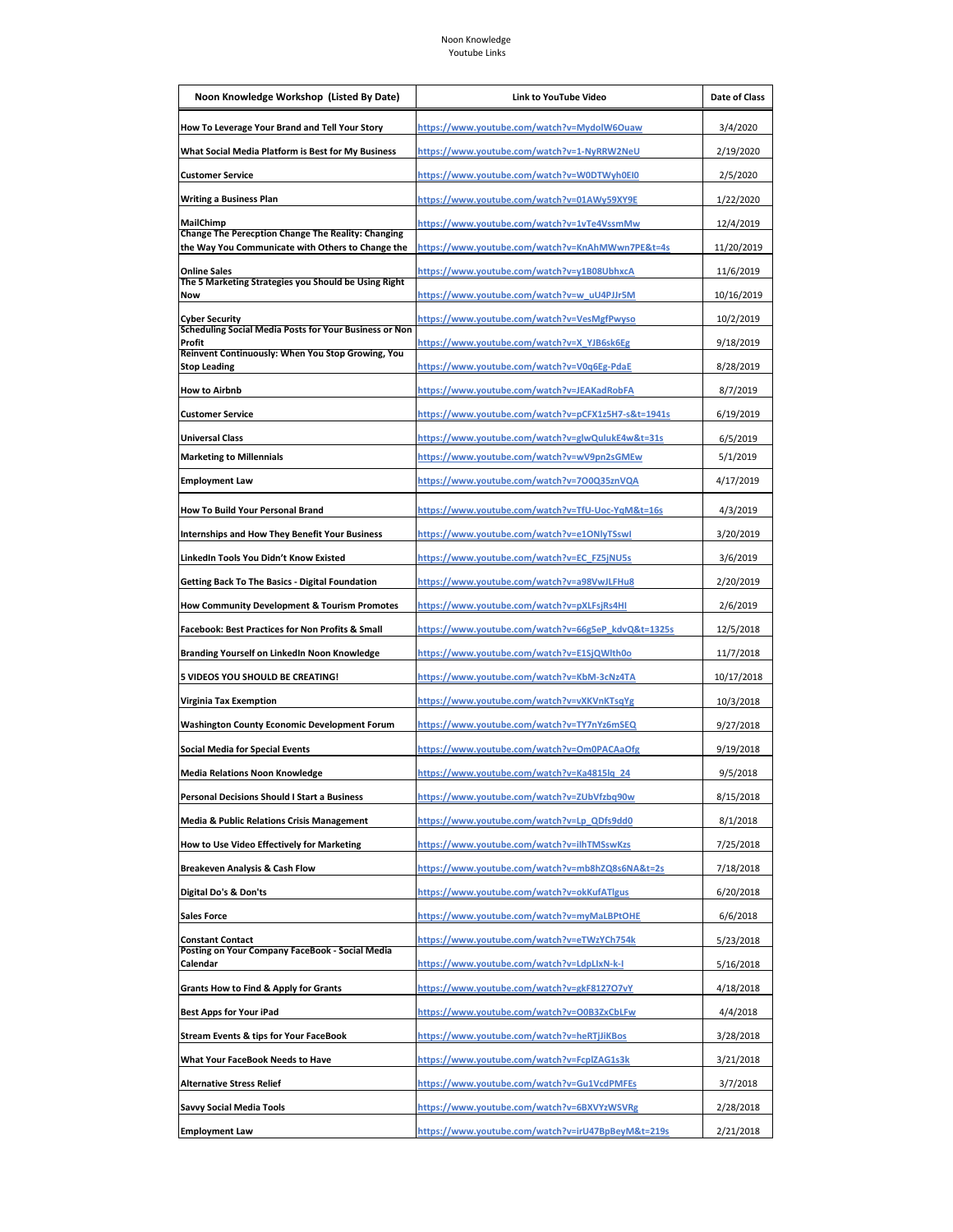| Noon Knowledge Workshop (Listed By Date)                                                 | Link to YouTube Video                               | Date of Class |
|------------------------------------------------------------------------------------------|-----------------------------------------------------|---------------|
| <b>Cash Flow</b>                                                                         | <u> https://www.youtube.com/watch?v=xQDMqaOVGL4</u> | 1/31/2018     |
| <b>Social Media Marketing</b>                                                            | https://www.youtube.com/watch?v=MRWJEgE6uOA&t=777s  | 1/17/2018     |
| Adobe Pro                                                                                | https://www.youtube.com/watch?v=0H1IhiTofL8         | 12/6/2017     |
| MailChimp                                                                                | https://www.youtube.com/watch?v=GbXwMT3BxCM         | 11/29/2017    |
| <b>Marketing 101</b>                                                                     | https://www.youtube.com/watch?v=9Ec3rLkb9YE         | 11/15/2017    |
| EFT Meridian Tapping for Stress Management -DIY for<br>Internal Stress & Calming it down | https://www.youtube.com/watch?v=TyRAp78b3VM         | 11/1/2017     |
| <b>Overtime Rules</b>                                                                    | https://www.youtube.com/watch?v=CbTAlqorLpA         | 10/25/2017    |
| <b>Protecting Your Finances and Credit</b>                                               | https://www.youtube.com/watch?v=xtltRAXD43M         | 10/18/2017    |
| <b>Video Marketing</b>                                                                   | https://www.youtube.com/watch?v=D1n6ZWakOS4         | 10/4/2017     |
| How to Create a Video                                                                    | https://www.youtube.com/watch?v=mdqdmZ77BD0         | 9/27/2017     |
| <b>Building a LinkedIn Profile</b>                                                       | https://www.youtube.com/watch?v=ya50DYl9vdA         | 9/20/2017     |
| Laws of Leadership -4th session                                                          | https://www.youtube.com/watch?v=6pilIGQF1kM         | 9/13/2017     |
| <b>Fundamentals of Online Advertising - Ad Words</b>                                     | https://www.youtube.com/watch?v=N_Qe2lAZJdY         | 8/30/2017     |
| Laws of Leadership -2nd session                                                          | https://www.youtube.com/watch?v=_kgtA9jXkv8         | 7/19/2017     |
| <b>Woo Commerce - WordPress</b>                                                          | https://www.youtube.com/watch?v=lYzS7cH0gFQ         | 7/12/2017     |
| Themes & PlugIns - WordPress                                                             | https://www.youtube.com/watch?v=uxuieQ8x3gc&t=2225s | 6/14/2017     |
| <b>Creative Collaborations</b>                                                           | https://www.youtube.com/watch?v=QOU4KNbsm5o         | 5/24/2017     |
| Social Media's Impact on your business (FaceBook,<br>Twitter, Google & LinkedIn)         | https://www.youtube.com/watch?v=VcYwV1xTSL0         | 5/17/2017     |
| <b>Google Suite Tools</b>                                                                | https://www.youtube.com/watch?v=zO5ACRRI6ZY         | 4/26/2017     |
| <b>Important Elements of a Business Plan</b>                                             | https://www.youtube.com/watch?v=JGV3In5Lg-g         | 4/19/2017     |
| <b>Workman's Comp</b>                                                                    | https://www.youtube.com/watch?v=v7DjMc0dYII         | 4/12/2017     |
| <b>WordPress</b>                                                                         | https://www.youtube.com/watch?v=OOaRyLT3xVA         | 3/29/2017     |
| <b>Organizational Leadership</b>                                                         | https://www.youtube.com/watch?v=9xOg3YRL0H4         | 3/22/2017     |
| <b>Business networking &amp; promotion</b>                                               | <u>https://www.youtube.com/watch?v=2bVn32R5QrU</u>  | 3/8/2017      |
| iPad - create presentations, video, marketing materials<br>that get results              | <u> https://www.youtube.com/watch?v=2tP9a9W_1m0</u> | 2/22/2017     |
| <b>Creditors Rights</b>                                                                  | <u> https://www.youtube.com/watch?v=qtqK3O4f54c</u> | 2/15/2017     |
| <b>Basics of Graphic Design</b>                                                          | https://www.youtube.com/watch?v=6V2xwgueT6I         | 2/8/2017      |
| <b>Creative Collaboration &amp; Communication in the Work</b><br>Place                   | https://www.youtube.com/watch?v=I333hl0iJAw         | 2/1/2017      |
| <b>Corporate Structure</b>                                                               | https://www.youtube.com/watch?v=zkxrfIDv9rM         | 1/25/2017     |
| Google Get Your business on the map                                                      | https://www.youtube.com/watch?v=IFfj-KD5fi0         | 1/18/2017     |
| <b>Generational Recruiting</b>                                                           | https://www.youtube.com/watch?v=-qV0AlLokOA         | 11/16/2016    |
| <b>Creating a PR Strategy</b>                                                            | https://www.youtube.com/watch?v=oYHbO6IgCSw         | 10/26/2016    |
| Tips for converting your business to the cloud                                           | https://www.youtube.com/watch?v=CrR0DKRq05A         | 10/12/2016    |
| Tips for developing your Soft Skills                                                     | https://www.youtube.com/watch?v=ivskPRTsHEU         | 10/5/2016     |
| <b>Financing a growing business</b>                                                      | https://www.youtube.com/watch?v=NrjGNuTRJs0         | 9/28/2016     |
| <b>Employment Law</b>                                                                    | https://www.youtube.com/watch?v=OA8uBwAykM8         | 9/21/2016     |
| <b>Excel the Next Level</b>                                                              | https://www.youtube.com/watch?v=PXwG6U8_3gQ         | 9/14/2016     |
| eCommerce workshop                                                                       | https://www.youtube.com/watch?v=3gGATgitQmc         | 8/24/2016     |
| <b>Live streaming</b>                                                                    | https://www.youtube.com/watch?v=Q-FbXQ_jSik         | 8/10/2016     |
| <b>How to become an Artepreneur</b>                                                      | https://www.youtube.com/watch?v=jIDaQZCB8zo         | 7/27/2016     |
| FaceBook vs LinkedIn- Which is the best social network<br>for your business              | https://www.youtube.com/watch?v=5UGyVgRg8Ws         | 7/20/2016     |
| Excel in 1 hour                                                                          | https://www.youtube.com/watch?v=LmOcUhvxlZI         | 6/15/2016     |
| <b>Creative Collaboration</b>                                                            | https://www.youtube.com/watch?v=IbRCj3_wWRU         | 5/18/2016     |